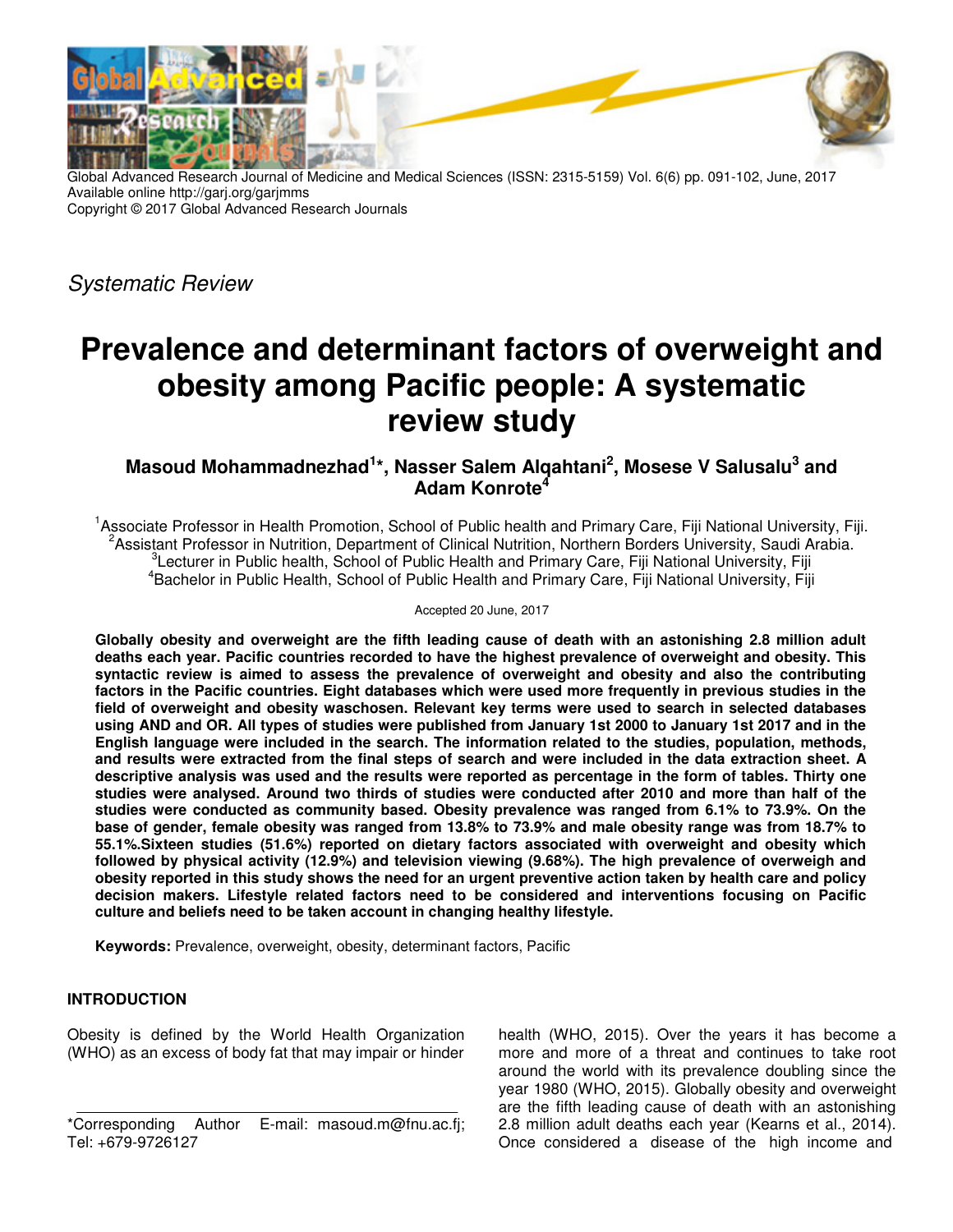developed nation's obesity is rapidly beginning to plague low to middle income countries (WHO, 2015).

As of 2014 it wasfound that over1.9 billion adults over the age of 18 were overweight with an estimated 600million considered obese (Selma et al., 2016). If these statistics were to be further broken down it is revealed that the 600 million obese patients encompasses 38% of adult men and 40% of adult women (WHO, 2015). In addition to this it was estimated in the year 2014 that thirteen percent (13%) of the adult population over the age of 18 were obese which is indeed an alarming statistic (WHO, 2015). That same year it was alsofound that 41 million children under the age of 5 were either overweight or obese (Leeuwen et al., 2017). With this alarming trend of growth it is estimated that by 2025,one fifth of the world's population will be obese (Sunyer Deu, 2016).

This increase in the incidence of obesity has had its effectsfelt all around the globe but none have felt the brunt of its impact as much as the Pacific islanders. In relation to percentage obesity of the total population the top ten countries in the world are all Pacific Island nations with the top five being, American Samoa (74.6%), Nauru (71.1%), Cook Islands (63.4%), Tokelau (63.4%)and Tonga (57.6%) (Selck, 2016). These Pacific Island countries are small when compared to more modernized countries such as America and Australia however their percentages of obese individuals compared to larger countries is astounding. This high percentage of obesity brings into question the previous views of Pacific islanders which were healthy and physically fit individuals.

Furthermore this high incidence of obesity in the Pacific is grounds for concern due to the many health effects associated with the condition.According to the U.S Centre for Disease Control (CDC), these effects include High Blood pressure, Type 2 Diabetes, Coronary Heart Disease, Osteoarthritis, sleep apnoea and impaired physical functioning(Xu and Xue, 2016). The European Association for the Study of Obesity (EASO) also estimates that obesity is responsible for 44% of the diabetes burden and 23% of ischaemic heart disease (Sen et al., 2016). In addition to physical health impacts obesity has been linked to mental illness in the form of depression and a lowered sense of self-esteem.

With this in mind there is a need for more studies to be carried out in the pacific to determine the factors contributing to such a high incidence of obesity and make known the necessary steps to control it. Hence this systematic review is aimed at understanding the high prevalence of obesity in the pacific and the factors which contribute to it.

## **METHODS**

This systematic review is aimed to understand the prevalence of overweight and obesity and the contributing factors amongst the Pacific islanders using the methods provided in the Cochrane guideline. PubMed, Medline, Web of Science and PsychInfo, CINAHL, Scopus, EMBASE and Google Scholar were the databases used to find the articles included in this study. These were based on the frequency of use in previously published literature. In addition to this the following keywords were used: overweight,obesity,prevalence (determinants OR contributors), and Pacific were used in the selected databases to obtain the relevant studies. Different study designs such as qualitative, quantitative and mixed designs which were published from January 1<sup>st</sup> 2000 to January 1<sup>st</sup> 2017. Articles published in the English language were included in the search while studies that were not fitting into the inclusion criteria were omitted.

After accounting for duplication studies were removed based on the following process which was conducted by two independent coders. Firstly Titles were assessed and articles deemed irrelevant were removed. Secondly the abstract of the article was analysed to determine relevance and the number was further reduced. Lastly the full text was read through and the articles deemed relevant were included in the study (25 studies). In addition to this an assessment of the bibliographies of the selected studies was conducted in an attempt to search for further relevant literature which were 6 studies (Figure 1).

Using the articles deemed relevant a data extraction sheet was formulated in order to review relevant information (Table 4). This information included the compilation, methodology, results, study information and relevant data extracted from the articles. Lastly a descriptive analysis was made based on the extraction sheet analysing the data using tables and percentages.

### **RESULTS**

The results of the study showed that majority of studies were conducted after 2010 (19 studies) and majority of the study were conducted in South Pacific countries (77.4%). Adolescent and adolescents and adults were the majority age groups which had the highest prevalent age group conducting the studies. Most of the studies were quantitative study design (48.38%) and only 2 studies were qualitative. More than half of the studies were conducted as community based and 14 studies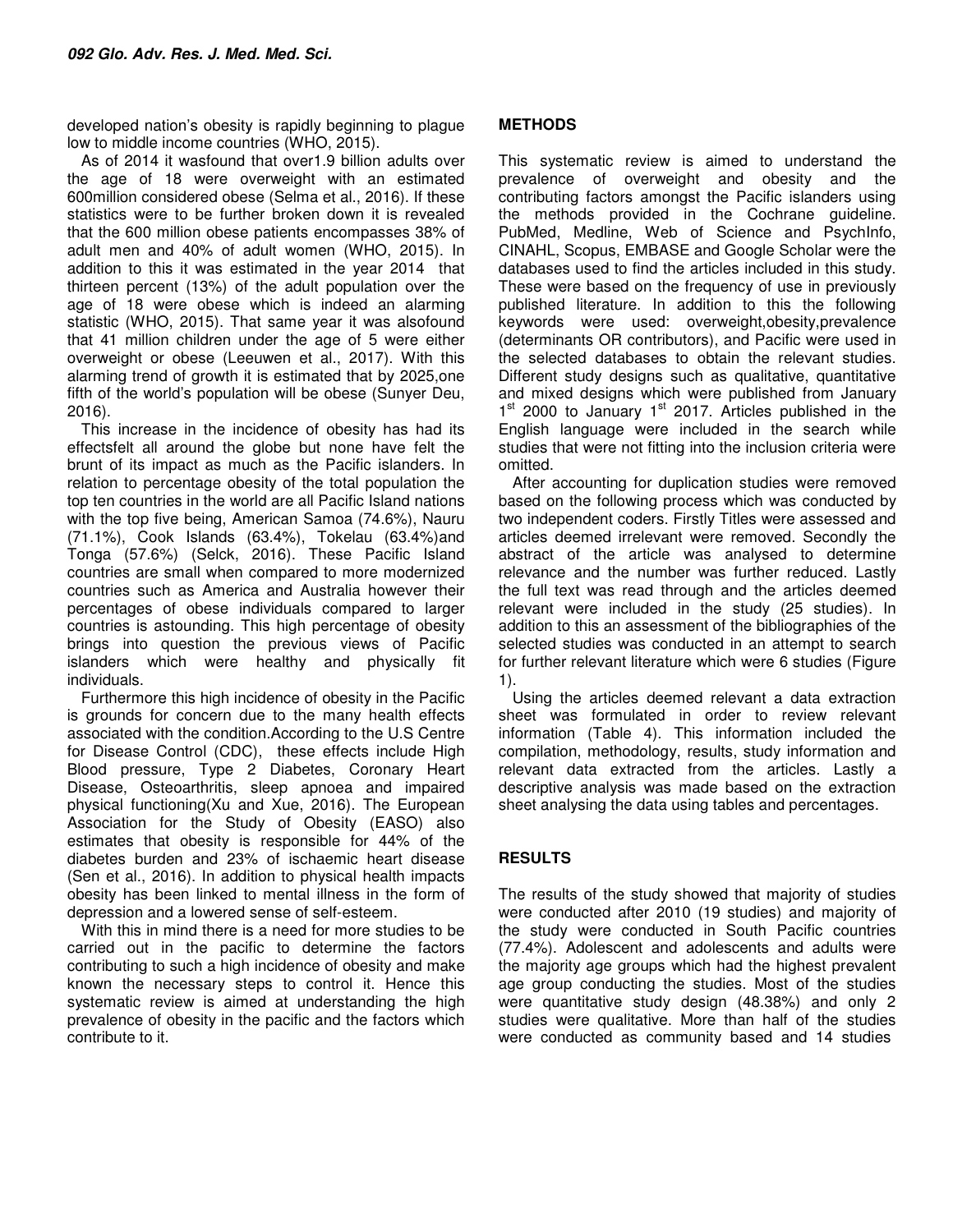

**Figure 1.** Article selection process

**Table 1.** General characteristic of the studies

| <b>Factor</b>                   | <b>Frequency</b> | Percentage |
|---------------------------------|------------------|------------|
| Year of the studies             |                  |            |
| 2000-2004                       | 5                | 16.13      |
| 2005-2009                       | 7                | 22.58      |
| $\geq 2010$                     | 19               | 61.29      |
| Region of conducting the study  |                  |            |
| South Pacific                   | 25               | 80.65      |
| American Pacific                | 5                | 16.13      |
| Asia Pacific                    | 1                | 3.23       |
| Age groups                      |                  |            |
| Children less 10 years only     | 8                | 25.81      |
| Adolescents $(10 - 19$ years)   | 11               | 3548       |
| Adolescents and adults          | 11               | 35.48      |
| Older people                    | 1                | 3.23       |
| Study design                    |                  |            |
| Quantitative study              | 15               | 48.38      |
| Qualitative study               | $\overline{c}$   | 6.45       |
| Mixed method study              | 14               | 45.16      |
| Place of conducting the studies |                  |            |
| School based                    | 14               | 45.16      |
| Community based                 | 17               | 54.84      |

were conducted as school based studies (Table 1).

The results of the study showed that majority of the studies were conducted in South Pacific region which New Zealand had the most frequent studies (51.61%) which followed by Fiji (19.35%), Tonga (12.9%), Vanuatu and Samoa (9.68% each), and Australia and Solomon Island (6.45% each). American Pacific countries conducted 5 studies all in Hawaii. Asia Pacific conducted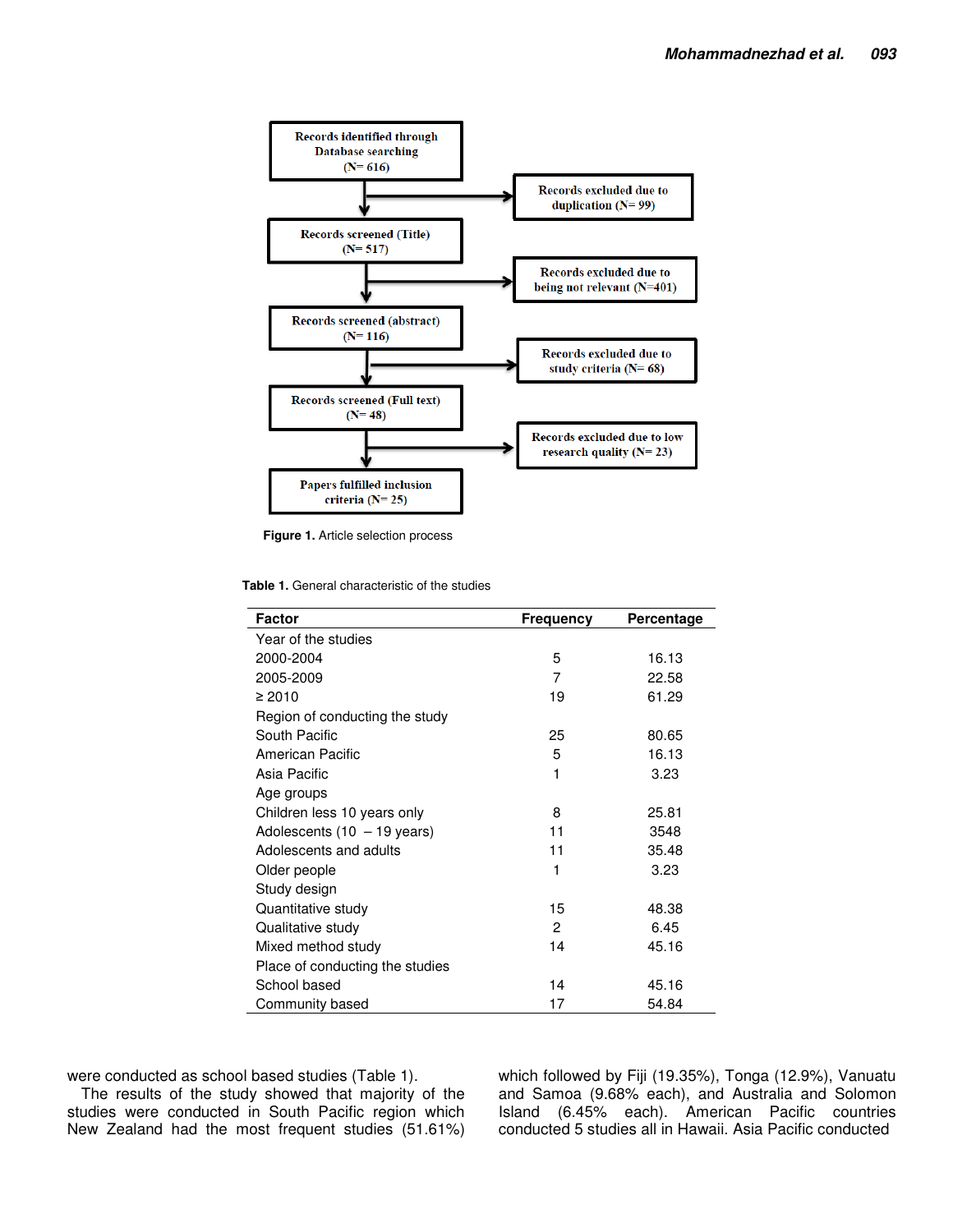| <b>Factors</b>             | Frequency | Percentage |
|----------------------------|-----------|------------|
| Meal/breakfast skipping    | 4         | 12.9       |
| Sweet beverage consumption | 5         | 16.13      |
| Purchased school lunch     |           | 3.23       |
| Consume less fruit         |           | 3.23       |
| Carbonate drinking         |           | 3.23       |
| Processed food             | 3         | 9.68       |
| No family meals            |           | 3.23       |
| Rice consumption           |           | 3.23       |
| Fast food consumption      |           | 3.23       |
| Meat consumption           | 2         | 6.45       |

**Table 2.** Frequency of overweight and obesity related dietary factors

**Table 3.** Frequency of factors contributing to overweight and obesity

| <b>Contributing factors</b>    | <b>Frequency</b> | Percentage |
|--------------------------------|------------------|------------|
| Dietary related factors        | 16               | 51.61      |
| <b>Physical activities</b>     | 4                | 12.9       |
| TV viewing                     | 3                | 9.68       |
| Acculturation                  | 2                | 6.45       |
| Bullied                        |                  | 3.23       |
| Lack of Social communication   |                  | 3.23       |
| Socio-economic status          | з                | 9.68       |
| Imported foods                 |                  | 3.23       |
| Parties                        |                  | 3.23       |
| Suicidal ideation              |                  | 3.23       |
| Societal value                 |                  | 3.23       |
| Mother obesity status          |                  | 3.23       |
| Health related quality of life |                  | 3.23       |
| <b>Education level</b>         |                  | 3.23       |

only one study in Hong Kong. Countries such as Niue, Cook Island, American Samoa, Northern Mariana Island and the US having the lowest number of studies (1 study each). The pool number of participants found within the studies was 345242.

#### **Prevalence of overweight and obesity overall ranges**

From the 31 obesity related studies, twelve studies (39%) reported the prevalence of overweight and sixteen studies (52%) reported the prevalence of obesity. Four studies (13%) reported the prevalence in a way that combines obesity and overweight (either overweight or obese). Moreover, the prevalence of overweight reported was ranged from 14.7% lowest to 97% highest and obesity prevalence was ranged from 6.1% to 73.9%. Overweight or obese prevalence was ranged 36% to 68%.

#### **Prevalence of overweight and obesity by gender**

Furthermore, a total of seven studies (23%) have reported overweight and obesity prevalence based on

gender. For the overweight category, female prevalence was ranged from 15.6% to 96% and female obesity was ranged from 13.8% to 73.9%. However male overweight prevalence was ranged from 9.1% to 94.1% and obesity range was from 18.7% to 55.1%. And in the overweight or obese category, female was 53.8% and male 36%. From these results, female gender has the highest prevalence in all the three prevalence categories (overweight, obese, overweight or obese) compare to male gender.

#### **Prevalence overweight and obesity by ethnicity**

From the 31 studies, 2 studies (7%) reported on the prevalence (overweight, obesity) by ethnicity (Maori, European, and Pacific Islanders). Prevalence by ethnicity is ranged from 47.2% to 94.1% overweight and obesity was ranged from 14.4% to 71.7%. The first study reported that Pacific islanders including participants from (Samoa, Niue, Tonga and Cook Islands) has the highest prevalence for both overweight and obesity compared to other ethnic group with its highest overweight prevalence of 71.7% and obesity 55.1%.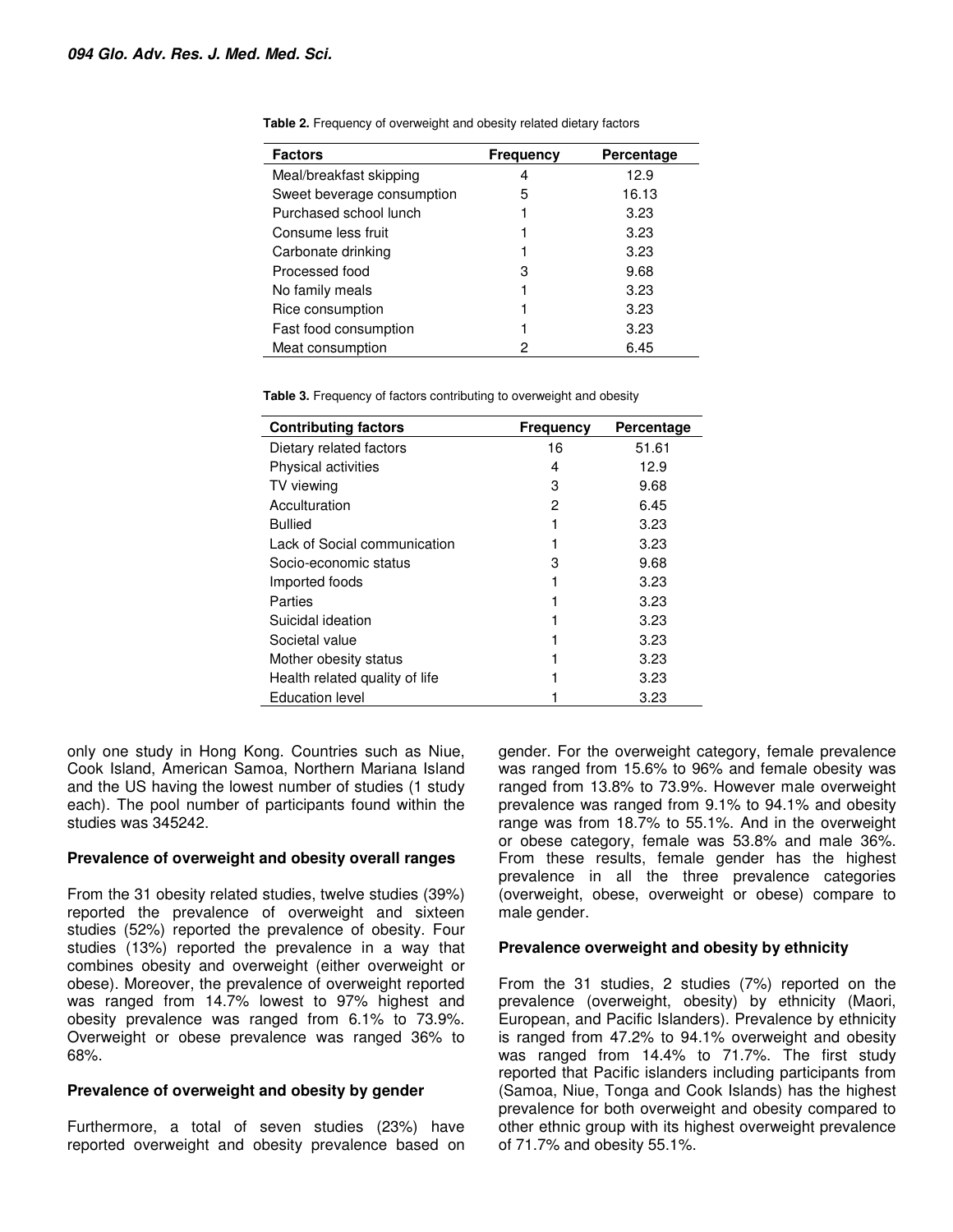The other study reported the prevalence of obesity and overweight by ethnicity based on Polynesian and non Polynesian ethnic groups (specific countries involved not reported). The Polynesian ethnic group reported to have the highest obesity prevalence of 24.4% and non Polynesian 21.4%.

Ten dietary factors have been identified in this research. Consuming sweet beverages is the most frequently reported dietary factor and its role in overweight and obesity was documented five times in five studies. Sweet Beverages is followed by meals or breakfast skipping which appeared 4 times in the studies. Consuming of western foods/processed foods was the third most reported dietary factor with a frequency of three; then followed by high intake of meat with a frequency of two. All the remaining dietary factors (purchased school lunch, low intake of fruit and vegetables, carbonate drinks, family meals, rice and fast foods high consumption) reported once in the studies. Most importantly, all of these dietary factors identified are positively associated with increase weight and obesity (Table 2).

From the 31 studies, sixteen studies (51.6%) reported on dietary factors associated with overweight and obesity. Physical activitywas the second most common factors that was reported four times (12.9%) in the studies followed by television viewing with a reported score of three times (9.68%). Acculturation is the other factor that was mentioned twice. The remaining factors however were reported only once in frequency. All these factors are positively associated with increasing body weight which contributed to overweight and obesity (Table 3).

## **DISCUSSION**

The first major finding of this study is that there is indeed evidence of a high prevalence of obesity among pacific islanders. This was found to range from as low as 6.1%- 73.9% of the participants in the studies analysed which shows that among certain groups a high prevalence is present. These statistics are further broken down into gender based results by seven of the collected studies and show a female obesity range of 18.7%-73.9% and a male range of 18.7%- 55.1%. This showed that obesity was more prevalent among women and a similar trend was shown in overweight statistics as well. In a similar study carried out by Youfa Wang and Beydoun it was found that obesity among adults was rapidly increasing and rose from 13% to 32% from the 1960s to 2004 within the United States (Wang and Beydoun, 2007).

Moreover this high prevalence was attributed to certain risk factors and the first major risk factor is diet. Diet is an important part of the lives of pacific islanders as it can sometimes be rooted into various cultures. However in recent year's islanders are moving further away from their

traditional diets and adapting easier and cheaper alternatives such as canned and preserved goods all the while neglecting the nutritional value (Waqanivalu, 2010). In addition to this, it was found that a high consumption of sweet beverages was common among participants. In a study conducted by George Bray, Sammara Nielson and Barry Popkin it was found that there is indeed an association between high fructose corn syrup which is found in sweetened beverages and obesity (Bray et al., 2004). Due to their rapid availability and relatively low prices sweetened beverages are easy to obtain which may account for the high consumption of said products.

The next diet related factor discovered through the duration of this study was that of meal skipping with the majority being breakfast. Breakfast skipping has been positively associated with an increased risk of obesity when compared to individuals who don't skip meals(Levitsky and Pacanowski, 2013). Meal skipping is common among people who are constantly on the go in terms of work or school and often neglect the impact of meal skipping on their own health. A major effect of this is over consumption of snacks or food in between meals to make up for the meal missed. Other dietary factors of concern in this study are low consumption of fruits, high fast food intake, high meat consumption and high consumption of preserved goods (He et al., 2004). Dietary issues may be related to low socioeconomic status due to the rising cost of healthy nutritional foods while lower quality instant foods and preserved goods are readily available at low prices. In addition to this the availability of fast food is constantly on the rise in pacific island countries which is indeed a cause for concern. Hence more awareness needs to be made in regards to proper diet.

Additionally another significant factor common among the analysed studies is that of physical activity. Physical activity is key in terms of weight control therefore a lack of it can lead to weight gain and in the long run obesity (Khoja et al., 2016). Due to modernization lifestyles in the pacific have become more sedentary and convenient leaving little room for physical activity. Studies by both George Bray and Nicholas Wareham have both documented evidence of physical inactivity being a risk factor of obesity with Wareham going as far as to recommend 45-60 minutes of physical activity daily (Bray et al., 2004, Wareham et al., 2005)

Modifiable risk factors aside the study also found evidence of obesity rates varying based on ethnicity. Seven of the studies reviewed showed that Polynesians had a higher rate of obesity when compared to non-Polynesians. Along with ethnicity cultural values and practices also influence an individual's health. Culture can have great influence in determining a person's diet which if not kept in check can lead to adverse health effects with one such effect being obesity (Caprio et al., 2008). In the Pacific cultural feasting is a norm and occurs regularly, during these feasts over indulgence is a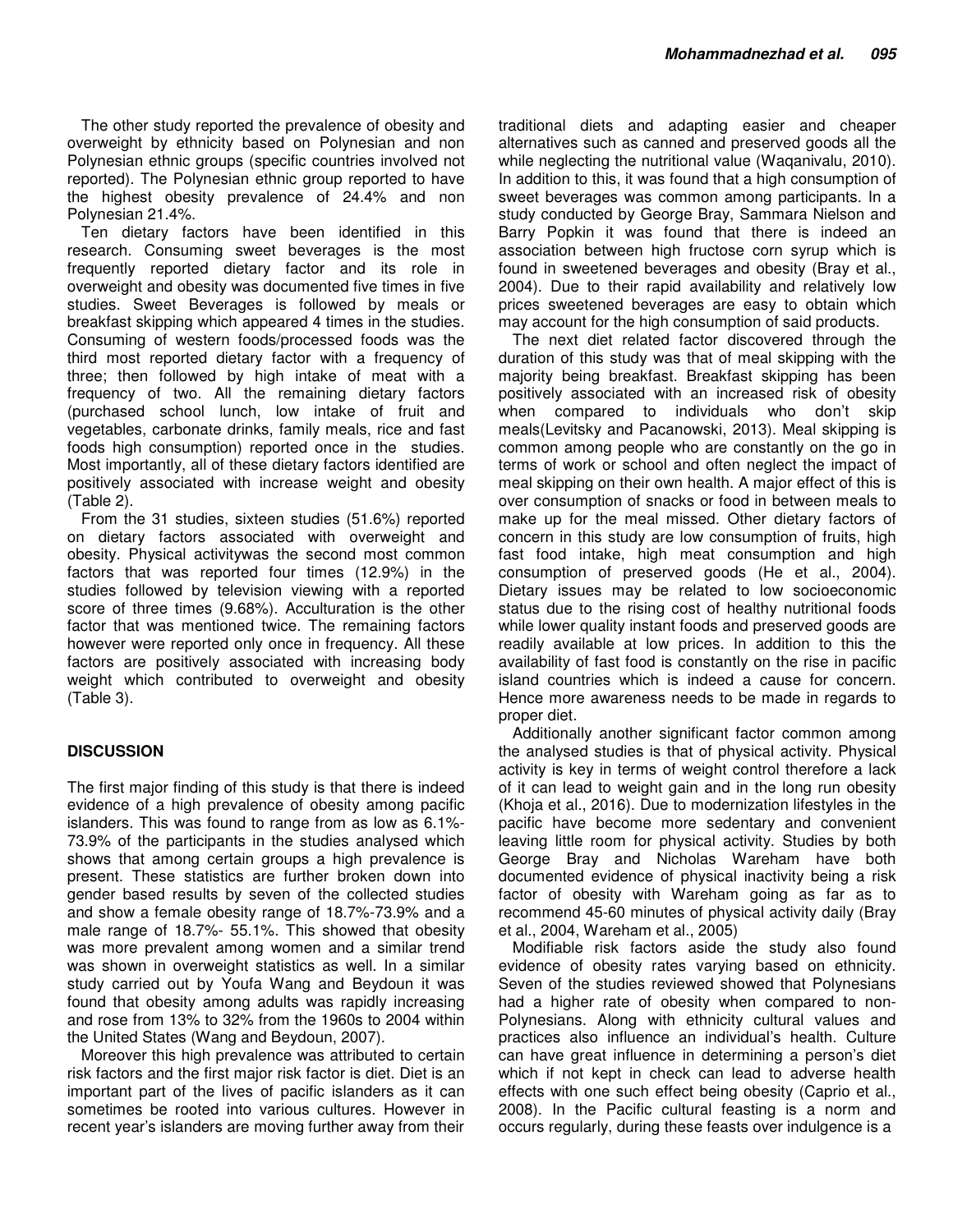## **096 Glo. Adv. Res. J. Med. Med. Sci.**

**Table 4.** Data extraction sheet

|                | <b>Article</b>                    | <b>Participants</b>     | <b>Methods</b>                      | <b>Results</b>                                     |
|----------------|-----------------------------------|-------------------------|-------------------------------------|----------------------------------------------------|
|                | (DeJoy et al., 2013)              | Number:67               | Sampling: Purposive                 | <b>Prevalence</b>                                  |
|                | Year: 2012                        | Age:Adult               | Data collection tools: interviews,  | 68% adult overweight or obese                      |
|                | <b>Country: United States</b>     | Gender: Male, Female    | <b>Place:</b> Community             | 30% obese                                          |
|                | Type of Study: Descriptive study  |                         |                                     |                                                    |
| $\overline{c}$ | (M. P. McCabe et al., 2011)       | Number:748              | Sampling: Purposive                 | <b>Health determinants</b>                         |
|                | Year: 2011                        | Age: $12-18$ years      | Data collection tools:              | societal values related to body size               |
|                | <b>Country:</b> South Pacific     | Gender:                 | Questionnaires, interviews          |                                                    |
|                | <b>Type of Study: Descriptive</b> | Male, 374 Female 374    | Place:schools                       |                                                    |
| 3              | (Metcalf et al., 2000)            | Number: 5554 workers,   | Sampling: Purposive                 | <b>Prevalence</b>                                  |
|                | Year: 2000                        | Gender: Male, Female    | Data collection tools:              | Overweight Europeans,                              |
|                | <b>Country: New Zealand</b>       | Age: 40 yr and over,    | Questionnaire and Interview         | M 64.7%, F 47.2%; Maori,                           |
|                | <b>Type of Study: Descriptive</b> |                         | <b>Place: Worksites</b>             | M 93.2%, F 80.6% Pacific Islanders,                |
|                |                                   |                         |                                     | M 94.1%, F92.9% Obesity Europeans,                 |
|                |                                   |                         |                                     | M14.4%, F14.6% Maori, M55%, F41.9% Pacific         |
|                |                                   |                         |                                     | islanders;                                         |
|                |                                   |                         |                                     | -Education level                                   |
|                |                                   |                         |                                     | -Social economic status                            |
| 4              | (Oliver et al., 2009)             | Number:254              | Sampling: Purposive                 | <b>Prevalence</b>                                  |
|                | <b>Year: 2009</b>                 | Age:6 years old         | <b>Data</b><br>collection<br>tools: | Overweight 60% boys, 53% girls, 97% mothers.       |
|                | <b>Country: New Zealand</b>       | Gender: Male, Female    | Questionnaire                       |                                                    |
|                | Type of Study: Cohort study       |                         | Place:Community                     |                                                    |
| 5              | (Brewis et al., 1998)             | Number:226              | <b>Sampling: Purposive</b>          | Prevalence                                         |
|                | Year:1998                         | Age: 25±55 yrs.         | Data collection tools:              | Overweight 85% obese 55%                           |
|                | Country:NZ                        | Gender:                 | Questionnaires                      |                                                    |
|                | Type of Study:Cross sectional     | Male 101 and Female 125 | Place:Community                     |                                                    |
|                | study                             |                         |                                     |                                                    |
| 6              | (Oliver et al., 2011)             | Number:102              | Sampling: Purposive                 | <b>Prevalence</b>                                  |
|                | Year: 2010                        | Age:6 years             | Data collection tools:              | 27% overweight 32% obese, watching TV, mother with |
|                | Country:NZ                        | Gender:                 | Interview & questionnaires          | a high waist circumference                         |
|                | Type of Study: Descriptive study  | Male, 45 Female 57      | <b>Place: Community</b>             |                                                    |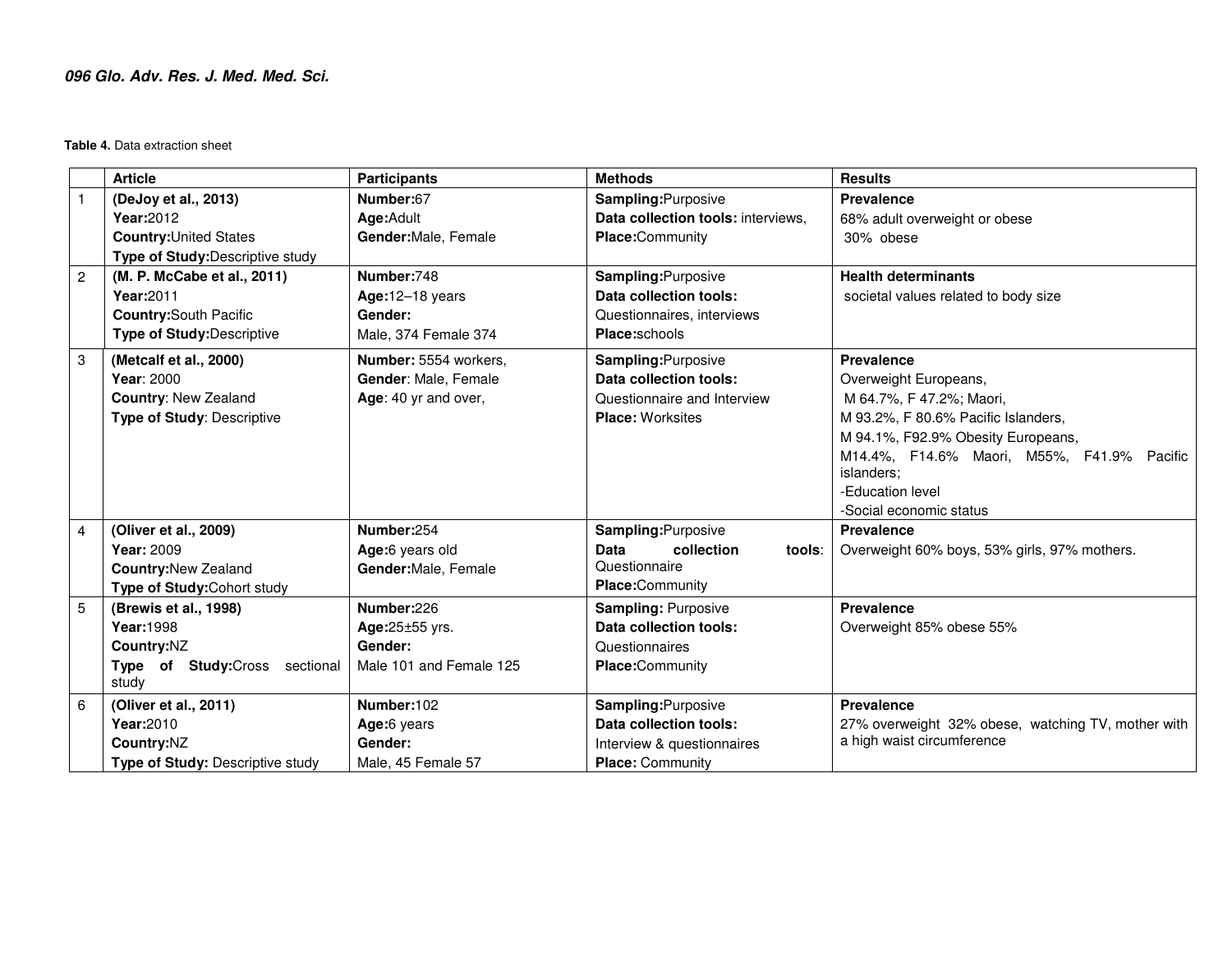| $\overline{7}$   | (O'Dea, 2008)<br>Country: Australia<br>Type of Study: Descriptive study                                    | Number:7889<br>Age:6-18years<br>Gender: Male, female                                              | Sampling: Purposive<br>Data collection tools:<br>Questionnaires<br><b>Place: Schools</b>                                            | Prevalence: Age group 6-11 years; M:<br>Obese-18.8%, Overweight-21.9%<br>F: Obese-15.6%, Overweight-15.6%<br>Age group 12-18years<br>M: Obese-23.6% Overweight-25.5% |
|------------------|------------------------------------------------------------------------------------------------------------|---------------------------------------------------------------------------------------------------|-------------------------------------------------------------------------------------------------------------------------------------|----------------------------------------------------------------------------------------------------------------------------------------------------------------------|
|                  |                                                                                                            |                                                                                                   |                                                                                                                                     | F: Obese-23.4% Overweight-32.8%                                                                                                                                      |
| 8                | (Ochner et al., 2008)<br>Year:2007<br>Country: Hawaii<br>Type of Study: Descriptive study                  | <b>Number:</b> $N = 24,731$<br>Ageaged $\geq$ 18 years<br>Gender: Male, Female                    | Sampling: cluster design based on<br>random-digit dialing<br>Data collection tools:<br>Self-report-telephone survey<br>Place:Public | <b>Prevalence</b><br>Polynesian 24.4% obese<br>Non Polynesian 21.4 obese                                                                                             |
| $\boldsymbol{9}$ | (Xie et al., 2014)<br>Year:2014<br>Country: Hong Kong<br>Type of Study: Descriptive study                  | Number:3003<br>Age:18 years and older<br>Gender: Male 1618, Female 1385                           | Sampling: Purposive<br><b>Data collection tools</b><br>Questionnaires, Interview<br>Place:Community                                 | <b>Risk factors</b><br>Longer TV viewing time                                                                                                                        |
| 10               | (Swami et al., 2007)<br>Year:2007<br><b>Country:</b> Independent Samoa<br>Type of Study: Descriptive study | Number:76<br>Age:Adolescents<br>Gender: Male, Female                                              | Sampling: Purposive<br>Data collection tools: Interview<br>Place:Community                                                          | <b>Health Determinants</b><br>socio-economic status                                                                                                                  |
| 11               | (Petersen et al., 2014)<br>Year: 2014<br>Country.: Fiji<br>Type of Study: Descriptive                      | <b>Number: 8947</b><br>Gender: Male 4200, Female 4747<br>$Ag:12-18$ years                         | Sampling. Purposive<br><b>Data collection tools</b><br>Questionnaire, interview<br>Place: Schools                                   | <b>Health Determinants</b><br>Health related quality of life                                                                                                         |
| 12               | (Rajput et al., 2015)<br><b>Country: New Zealand</b><br>Year:2009-2012                                     | <b>Number:168,744</b><br>Age:4 years<br>Gender:<br>Male, Female<br><b>Study type: Descriptive</b> | Sampling: Purposive<br>collection<br>Data<br>tools<br>questionnaire<br>Place:Schools                                                | <b>PREVELANCE</b><br>-16.9% girls 19.6% boys over weight; 13.8% of girls<br>and 18.7% of boys obese                                                                  |
| 13               | (Gordon et al., 2003)<br>Year:2003<br>Type of Study: Cross sectional<br>study.<br>Country: NZ              | Number:21 boy 20 girls<br>Age:3-7 years<br>Gender: Male 21, Female 20                             | Sampling:<br>Purposive<br>Place:Community                                                                                           | <b>Prevalence</b><br>obese 49%                                                                                                                                       |
| 14               | (Tyrrell et al., 2001)<br>Year:2001<br>Country:NZ<br><b>Type of Study:</b><br>Descriptive study            | <b>Number: 2273</b><br>Age:5±10y<br>Gender: Male, 1130 Female 1143                                | Sampling: Purposive<br><b>Data</b><br>collection<br>tools:questionnaires<br>Place:School                                            | <b>PREVALENCE</b><br>14.3% obese                                                                                                                                     |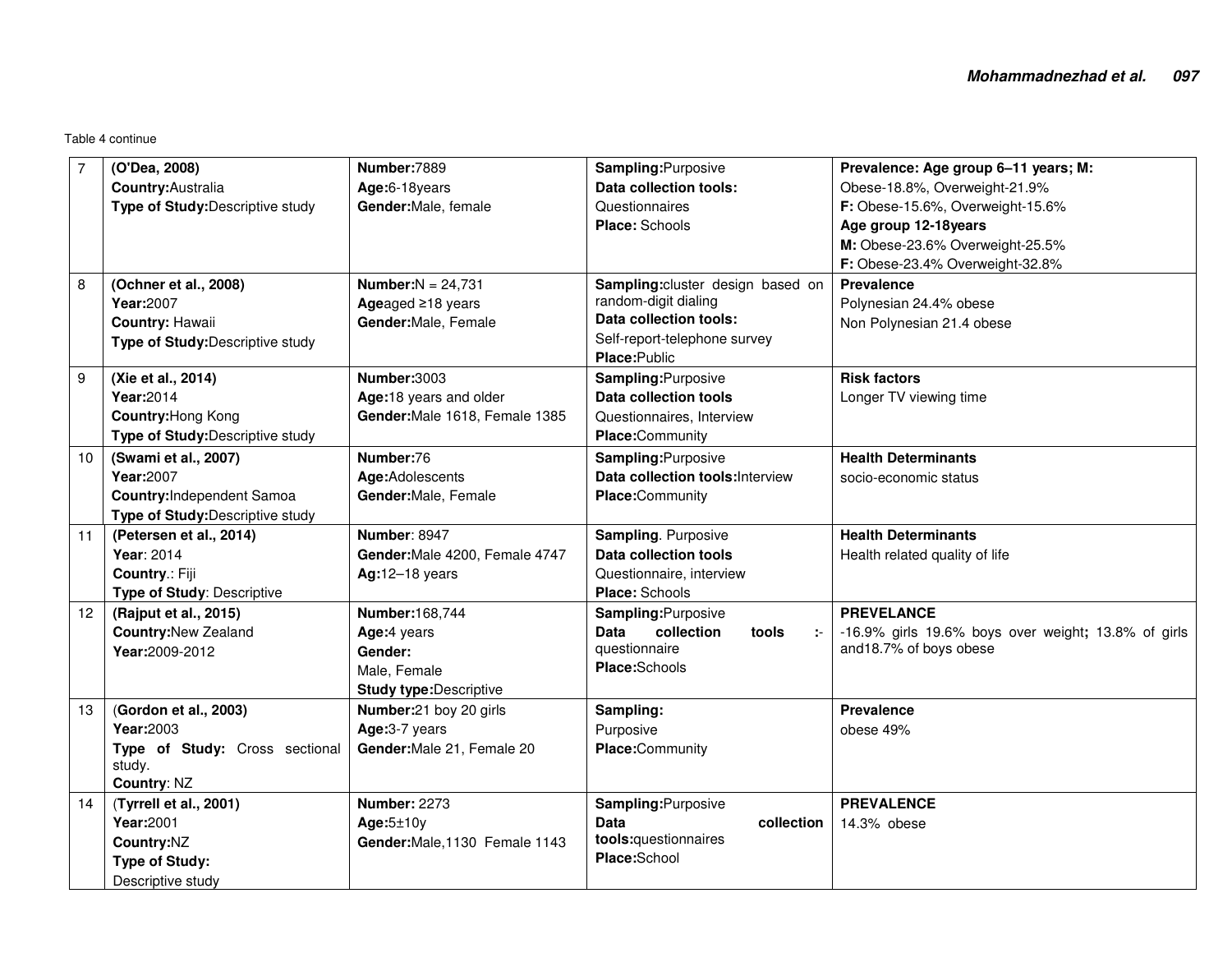| 15 | (Utter et al., 2015)             | Number:more<br>17,000<br>than  | Sampling:                                             | <b>PREVALENCE</b>                                                                  |
|----|----------------------------------|--------------------------------|-------------------------------------------------------|------------------------------------------------------------------------------------|
|    | Year: 2015                       | students                       | sampling<br>procedure<br>two-stage                    | -40% obese, or severely obese.                                                     |
|    | Type of Study: Descriptive       | Age:13-17 years                | where first schools, then students                    |                                                                                    |
|    | Country:NZ                       | Gender: Male, Female           | within schools, were<br>randomly                      |                                                                                    |
|    |                                  |                                | selected for participation                            |                                                                                    |
|    |                                  |                                | Data collection tools:                                |                                                                                    |
|    |                                  |                                | Questionnaire                                         |                                                                                    |
| 16 |                                  |                                | Place: School                                         | <b>Prevalence</b>                                                                  |
|    | (Wate et al., 2013)              | <b>Number:6,871</b>            | Sampling:                                             |                                                                                    |
|    | Year: 2013                       | Gender: Male 3395              | Purposive sampling                                    | -24% overweight or obese, -Indigenous Fijian 34%                                   |
|    | <b>Country: Fiji</b>             | Female 3476                    | Data<br><b>Collection</b><br>tools:<br>Questionnaires | Dietary pattern                                                                    |
|    | Type of Study: Descriptive study | Age: 12-17 yrs                 | Place: School                                         | -Infrequent breakfast and lunch consumers, SSB, low<br>intake fruit and vegetables |
| 17 | (Thompson-McCormick et<br>al.,   | Number:523                     | Sampling:                                             | Prevalence-40.7% overweight, 14.7% obese                                           |
|    | 2010)                            | Gender: Female                 | Purposive sampling                                    | Dietary pattern                                                                    |
|    | Year: 2014                       | Age: 15-20 years               | Data collection tool:                                 | - breakfast skipping                                                               |
|    | <b>Country: Fiji</b>             |                                | Questionnaires                                        |                                                                                    |
|    | Type of Study: Descriptive       |                                | <b>Place: Schools</b>                                 | skipping breakfast                                                                 |
|    |                                  |                                |                                                       |                                                                                    |
| 18 | (Teevale et al., 2012)           | Number: 4284                   | Sampling: Purposive sampling                          | <b>Prevalence</b>                                                                  |
|    | Year: 2012                       | Gender: Male 2116              | collection<br><b>Data</b><br>tools:                   | -31% obese, 36% overweight                                                         |
|    | Country: NZ                      | Female 2168                    | Questionnaires and interview<br>Place: School         | Dietary pattern                                                                    |
|    | Type of Study: Descriptive       | Age: 12 and 17 years           |                                                       | -purchased lunches;                                                                |
| 19 | (Grant et al., 2004)             | <b>Number of participants:</b> | Sampling:                                             | <b>Prevalence</b>                                                                  |
|    | Year:2004                        | 60                             | Purposive sampling                                    | obese 64%-75%, overweight 45%-60%                                                  |
|    | Country:NZ                       | Age:2-5 years                  | Data collection tools:                                | Dietary pattern                                                                    |
|    | Type of Study: Descriptive study | Gender:                        | Interview & questionnaires                            | -Sugar intake excess WHO standard                                                  |
|    |                                  | Male, Female                   | Place:School                                          |                                                                                    |
|    | (Utter et al., 2006)             | <b>Number of participants:</b> | Sampling:                                             | Dietary pattern                                                                    |
| 20 | Year:2006                        | 2989 students                  | Purposive sampling                                    | 40% Pacific, 23% Mäori students skipped breakfast                                  |
|    | Country:NZ                       | Age: 5-14 years                | Data collection tools:                                | -High takeaway consumption                                                         |
|    | Type of study: Descriptive study | Gender: Male 1504 Female 1485  | Questionnaires, interviews,                           | - low fruit, vegetable intake.                                                     |
|    |                                  |                                | Place:School                                          | <b>Physical activity</b>                                                           |
|    |                                  |                                |                                                       | -children do more active game                                                      |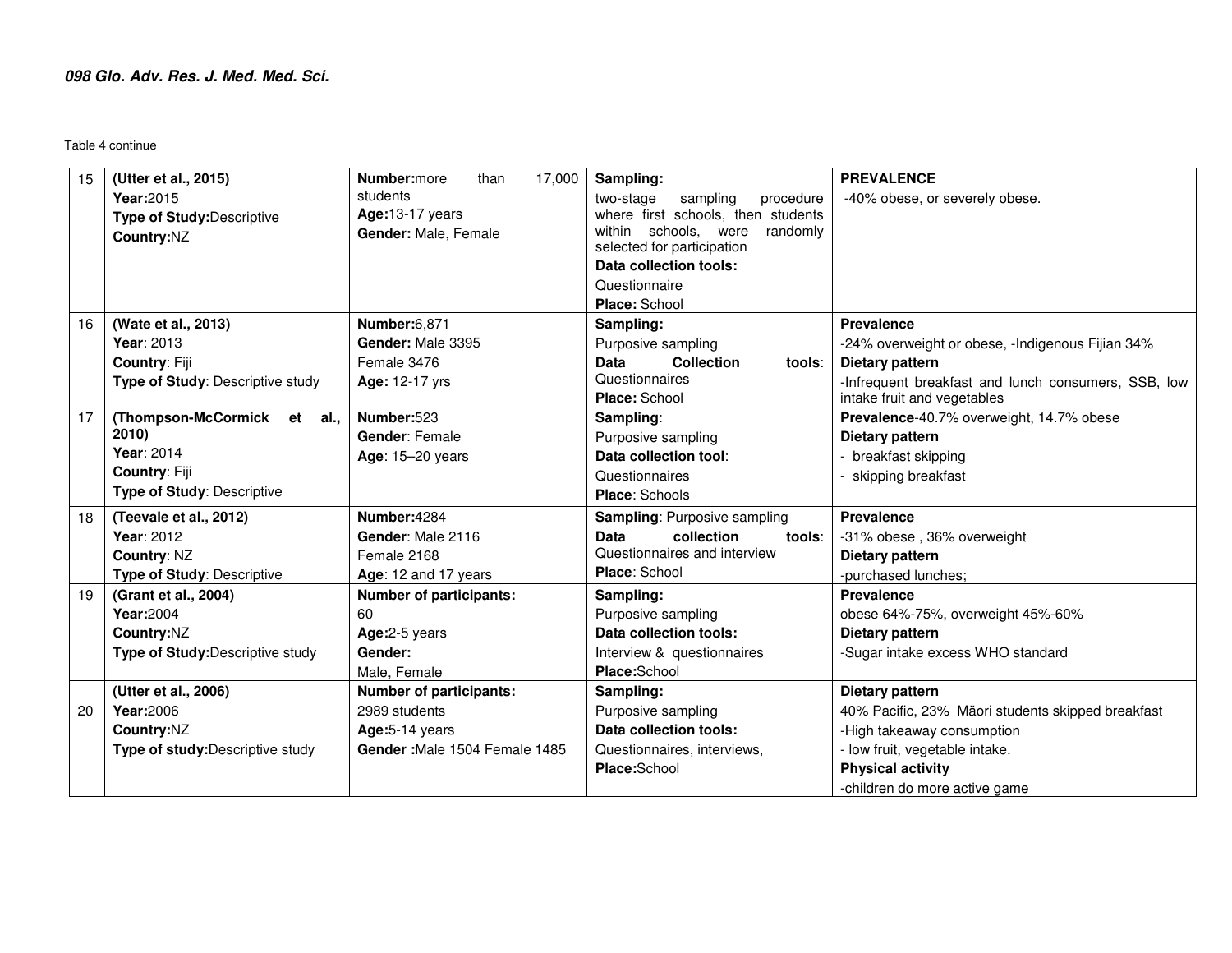| 21 | (Teevale et al., 2010)           | <b>Number:1586</b>                 | Sampling:                           | Prevalence                                                |
|----|----------------------------------|------------------------------------|-------------------------------------|-----------------------------------------------------------|
|    | Year: 2010                       | Gender: Male, 789 female 807       | Purposive sampling                  | Obesity-49.4 boys, 50.6% girls, Overweight-49.5 boys,     |
|    | <b>Country: New Zealand</b>      | Age: 12-17 years                   | <b>Data</b><br>collection<br>tool:  | 50.5% girls                                               |
|    | Type of Study: Mixed methods     |                                    | Questionnaires, interviews          | Dietary pattern                                           |
|    | study                            |                                    | Place: High schools                 | Breakfast and lunch skipping                              |
|    |                                  |                                    |                                     | <b>Physical activity</b>                                  |
|    |                                  |                                    |                                     | obese children less active                                |
| 22 | (Pengpid and Peltzer, 2015)      | <b>Number:10,238</b>               | <b>Sampling : Purposive</b>         | <b>Prevalence</b>                                         |
|    | Year: 2015                       | Age: $13-16$ years                 | Data collection tools:              | overweight 24.3% obesity 6.1%                             |
|    | <b>Country: South Pacific</b>    | Gender:                            | Questionnaires &interview           | Dietary pattern                                           |
|    | Type of Study: Descriptive study | Male 4566                          | Place:School                        | consumed carbonated soft drink, fast foods, Low fruit     |
|    |                                  | Female 5672                        |                                     | and vegetable, physically inactive                        |
| 23 | (Dancause et al., 2013)          | Number: 534                        | Sampling:                           | <b>Prevalence</b>                                         |
|    | Year: 2013                       | Gender: Male, 282 Female 252       | Purposive sampling                  | -obesity 73.9% female 22.5% male                          |
|    | <b>Country: Vanuatu</b>          | Age: 18 years and above            | Data collection:                    | Dietary pattern                                           |
|    | Type of Study: Descriptive       |                                    | -Questionnaire & interview          | -Heavier reliance on animal protein,<br>-Western          |
|    |                                  |                                    | Place:Community                     | processed foods (tinned fish and instant noodles)         |
|    | (Utter et al., 2013)             | Number:8734                        | Sampling:                           | Dietary pattern                                           |
| 24 | Year:2013                        | Age:13-17                          | Purposive sampling                  | -frequent family meals high fruits and vegetables intake. |
|    | Type of Study: Descriptive       | Gender:                            | Data collection tools:              |                                                           |
|    | Country:NZ                       | Male 4691 Female 4043              | Questionnaires                      |                                                           |
|    |                                  |                                    | Place: High schools                 |                                                           |
| 25 | (Smith et al., 2007)             | Number: 443                        | Sampling:                           | <b>Prevalence</b>                                         |
|    | Year:2006                        | Age: $11-16$ years                 | Purposive sampling                  | Overweight or obese 36.0% of boys, 53.8% girls            |
|    | Country: Tonga                   | Gender: Male, 199 Female 244       | Data collection tools:              | Dietary pattern                                           |
|    | Type of study: Descriptive study |                                    | questionnaire                       | eat Tinned mutton or beef, not eat taro physical          |
|    |                                  |                                    | Place:School                        | activity - active, watched television                     |
| 26 | (Novotny et al., 2009)           | Number:                            | <b>Sampling: Purposive sampling</b> | <b>Prevalence</b>                                         |
|    | Year:2009                        | 4,530 hotel workers from 30 hotels | Data collection tools:              | -57% overweight                                           |
|    | Country:US                       | $Age:18 + years$                   | Measurements and questionnaires     | -Greater acculturation result in greater BMI              |
|    | Type of study: Cross sectional   | Gender: Male, 1947 Female 2583     | <b>Place: Community</b>             | Dietary pattern                                           |
|    | study                            |                                    |                                     | sweet drinks and meat                                     |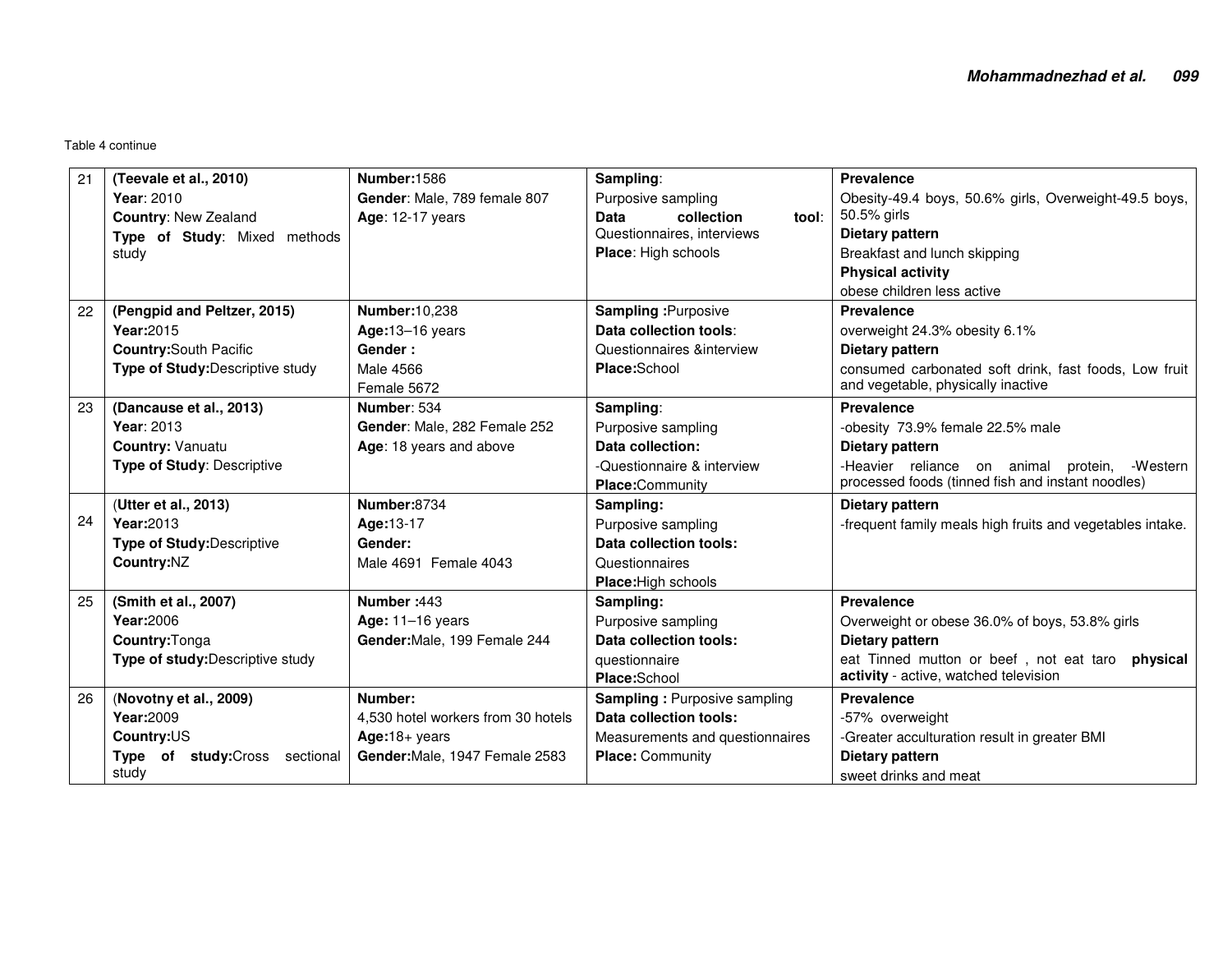| 27       | (Estimé et al., 2014)<br>Year: 2014<br><b>Country:</b> South Pacific islands                                                                       | <b>Number:</b> Not reported<br>Age:<br>18 yrs and above<br>Gender:<br>Male, female                         | Sampling:<br>-Purposive sampling<br>Data collection tools:<br>Questionnaires<br><b>Place:</b> Community                                                               | -Expenditure on imported foods<br>Kiribati,<br>Tonga,<br>Solomon Islands and Vanuatu<br>Dietary pattern:<br>High imported foods high unhealthy foods                                                               |
|----------|----------------------------------------------------------------------------------------------------------------------------------------------------|------------------------------------------------------------------------------------------------------------|-----------------------------------------------------------------------------------------------------------------------------------------------------------------------|--------------------------------------------------------------------------------------------------------------------------------------------------------------------------------------------------------------------|
| 28       | (Sluyter et al., 2013)<br>Year: 2013<br>Country:NZ<br>Type of Study: Descriptive study                                                             | Number: $N=5714$<br>Age:<br>12-22 years<br>Gender: Male, 2885 Female 2829                                  | Sampling: Purposive<br>Data<br>collection<br>tools<br>Questionnaires.<br><b>Place: Community</b>                                                                      | <b>Risk factors</b><br>TV viewing related to fatness<br><b>Dietary</b><br>-soft drink consumption related fatness                                                                                                  |
| 29       | (Braun et al., 2014)<br><b>Country:</b> American Pacific<br>Type of study: Descriptive study                                                       | <b>Number:</b> Not reported<br>Age:<br>2-8 years<br>Gender:<br>Male, Female                                | <b>Sampling: Purposive sampling</b><br>Data collection tools:<br>Community<br>meetings,<br>literature<br>review<br><b>Place:Community</b>                             | <b>Prevalence</b><br>40% overweight or obese<br>Dietary pattern<br>-engaged children in growing and eating local healthy<br>foods change attitudes and behaviors                                                   |
| 30<br>31 | (Novotny et al., 2012)<br>Country: Hawaii<br>Year: 2012<br><b>Type of Study: Descriptive</b><br>(Braginsky et al., 2016)<br><b>Country: Hawaii</b> | Number:1612<br>Age: $18 + yrs$<br>Gender:<br>Male, 774 Female 838<br>Number:6 women<br>Age: 39 to 56 years | <b>Sampling: Purposive</b><br>collection<br>Data<br>tools:<br>:questionnaires<br><b>Place:Community</b><br><b>Sampling: Purposive study</b><br>Data collection tools: | Dietary pattern<br>-Acculturation related high intake SSB<br><b>BMI</b> outcome<br>-no significant change in BMI across intervention<br><b>Dietary</b><br>High intake rice, fast food, parties related overweight, |
|          | Year: 2014<br><b>Type of Study: Descriptive study</b>                                                                                              | Gender: Female                                                                                             | Questionnaires, interviews<br><b>Place: Community</b>                                                                                                                 | obesity                                                                                                                                                                                                            |

common occurrence which can have dangerous impacts on a person's weight. Hence it is important to consider ethnic and cultural factors when investigating obesity.

 Due to the fact that obesity is preventable more emphasis needs to be put on preventative measures such as diet and physical activity as mentioned above in order to combat its rapid growth. In a study by Nicola L Hawley and Stephen McGarvey it was revealed that some island countries are already taking action to decrease the burden of obesity such as Fiji,

Samoa and Tonga (Hawley and McGarvey, 2015). This was done on the policy level by banning foods deemed unhealthy from entering the country with Fiji banning mutton flaps and Samoa banning Turkey Tails. However more work needs to be done on the ground level involving the people themselves through awareness, intervention studies and health education in order to empower the people to take their health back into their own hands.

 The study set out to investigate the current literature available on the prevalence and risk

factors of obesity in the pacific. A total of 31 studies were included in this systematic review with only 24 studies being conducted in the south pacific. 17 out of the 31 studies were community based with 14 being school based. In addition to this only 19 of the studies were conducted after the year 2010 leaving room for more data to be collected. Therefore it was concluded that more research needs to be carried out in the pacific regarding obesity, its prevalence and the factors associated with it.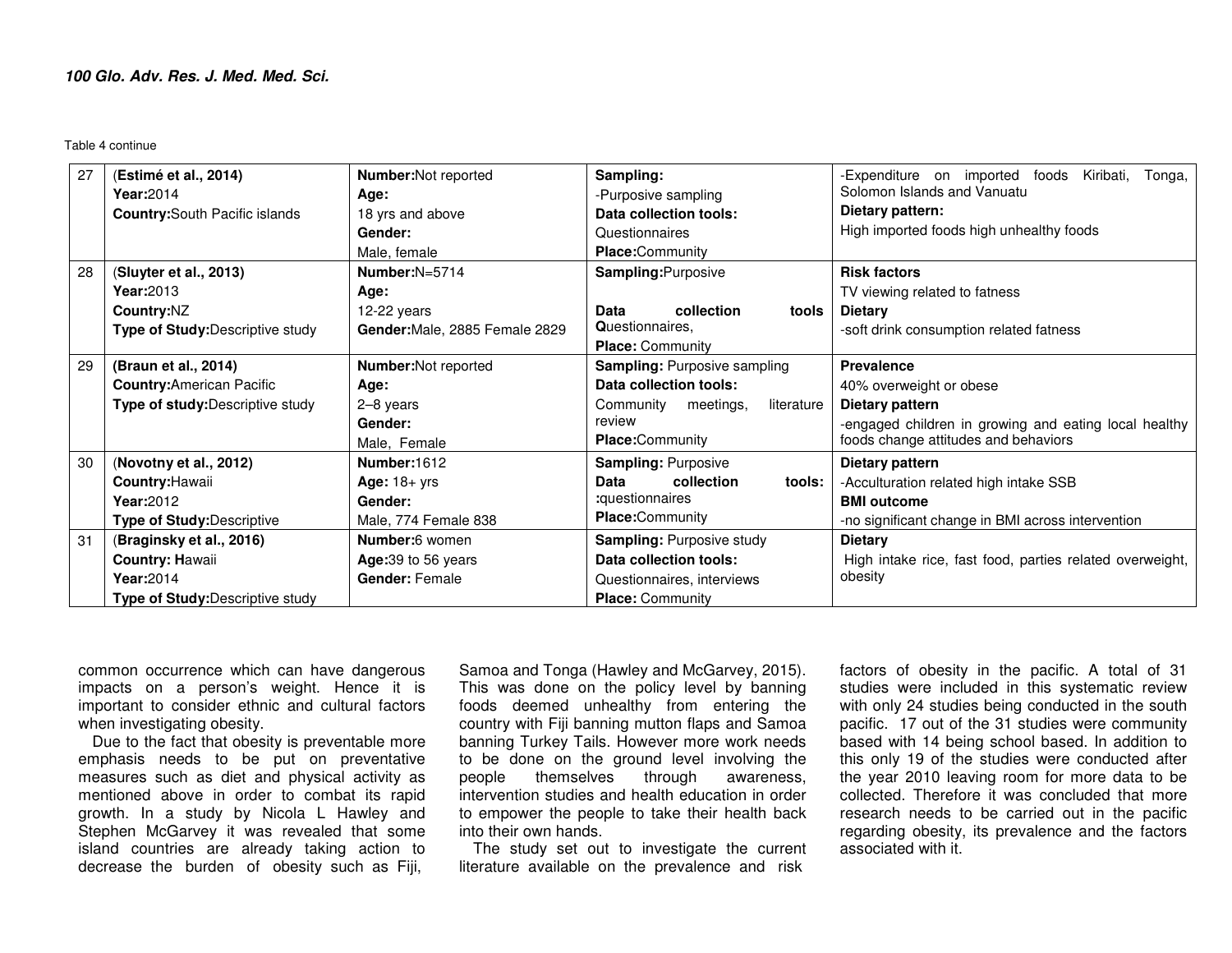This study was deemed the first systematic review of literature pertaining to this topic. Analysis included studies conducted between 2000 to 2017 which would provide a wider view of the burden of overweight and obesity and strengthen the study. The limitations of this study however were the omission of articles not written in the English language which may have limited the scope of the study and the omission of grey literature.

#### **REFERENCES**

- Braginsky N, Kataoka-Yahiro M, Inouye J (2016). The lived experience of Pacific Island women with a "big body" size. Asian/Pacific Island Nurs. J. 1: 10-23.
- Braun KL, Nigg CR, Fialkowski MK, Butel J, Hollyer JR, Barber LR, Bersamin A, Coleman P, Teo-Martin U, Vargo AM (2014). Using the ANGELO Model To Develop the Children's Healthy Living Program Multilevel Intervention To Promote Obesity Preventing Behaviors for Young Children in the US-Affiliated Pacific Region. Childhood obesity. 10: 474-481.
- Bray GA, Nielsen SJ, Popkin BM (2004). Consumption of high-fructose corn syrup in beverages may play a role in the epidemic of obesity. Am. J. Clin. Nutr. 79: 537-43.
- Brewis AA, Mcgarvey ST, Jones J, Swinburn BA (1998). Perceptions of body size in Pacific Islanders. Int. J. Obes. Relat. Metab. Disord. 22: 185-9.
- Caprio S, Daniels SR, Drewnowski A, Kaufman FR, Palinkas LA, Rosenbloom AL, Schwimmer JB Kirkman MS (2008). Influence of race, ethnicity, and culture on childhood obesity: implications for prevention and treatment. Obesity. 16: 2566-2577.
- Dancause KN, Vilar M, Wilson M, Soloway LE, Dehuff C, Chan C, Tarivonda L, Regenvanu R, Kaneko A, Lum JK, Garruto RM (2013). Behavioral risk factors for obesity during health transition in Vanuatu, South Pacific. Obesity. 21: E98-E104.
- Dejoy DM, Padilla HM, Wilson MG, Vandenberg RJ, Davis MA (2013). Worksite translation of the Diabetes Prevention Program: formative research and pilot study results from FUEL Your Life. Health Promot. Pract. 14: 506-13.
- Estimé MS, Lutz B, Strobel F (2014). Trade as a structural driver of dietary risk factors for noncommunicable diseases in the Pacific: an analysis of household income and expenditure survey data. Globalization and health. 10, 48.
- Gordon FK, Ferguson EL, Toafa V, Henry TE, Goulding A, Grant AM, Guthrie BE (2003). High levels of childhood obesity observed among 3- to 7-year-old New Zealand Pacific children is a public health concern. J. Nutr. 133: 3456-60.
- Grant A, Ferguson M, Elaine L, Toafa Viliami, Teavekura Emma Henry, Guthrie, Guthrie BE (2004). Dietary Factors Are Not Associated with High Levels of Obesity in New Zealand Pacific Preschool Children. The J. Nutr. 10: 2561.
- Hawley NL, Mcgarvey ST (2015). Obesity and diabetes in Pacific Islanders: the current burden and the need for urgent action. Curr. Diab. Rep. 15: 015-0594.
- He K, Hu F, Colditz G, Manson J, Willett W, Liu S (2004). Changes in intake of fruits and vegetables in relation to risk of obesity and weight gain among middle-aged women. Int. J. Obes. 28: 1569-1574.
- Kearns K, Dee A, Fitzgerald AP, Doherty E, Perry IJ (2014). Chronic disease burden associated with overweight and obesity in Ireland: the effects of a small BMI reduction at population level. BMC Public Health. 14: 143.
- Khoja SS, Piva SR, Toledo FG (2016). Physical Activity in Obesity and Diabetes. Obesity. Springer.
- Leeuwen J, Koes B, Paulis W, Middelkoop M (2017). Differences in bone mineral density between normal‐weight children and children with overweight and obesity: a systematic review and meta-analysis. Obes. Rev.
- Levitsky DA, Pacanowski CR (2013). Effect of skipping breakfast on subsequent energy intake. Physiol. behav. 119: 9-16.
- Mccabe MP, Mavoa H, Ricciardelli LA, Schultz JT, Waqa G, Fotu KF (2011). Socio-cultural agents and their impact on body imageand body change strategies among adolescents in Fiji, Tonga, Tongans in New Zealand and Australia. Obes. Rev. 12: 61–67.
- Metcalf PA, Scragg RK, Willoughby P, Finau S, Tipene-Leach D (2000). Ethnic differences in perceptions of body size in middle-aged European, Maori and Pacific people living in New Zealand. Int. J. Obes. Relat. Metab. Disord. 24: 593-599.
- Novotny R, Chen C, Williams AE, Albright CL, Nigg CR, Oshiro CE, Stevens VJ (2012). US acculturation is associated with health behaviors and obesity, but not their change, with a hotel-based intervention among Asian-Pacific Islanders. J. Acad. Nutr. Diet. 112: 649-656.
- Novotny R, Williams AE, Vinoya AC, Oshiro CE, Vogt TM (2009). US acculturation, food intake, and obesity among Asian-Pacific hotel workers. J. Am. Diet. Assoc. 109: 1712-1718.
- O'dea, JA (2008). Gender, ethnicity, culture and social class influences on childhood obesity among Australian schoolchildren: implications for treatment, prevention and community education. Health Soc Care Community, 16: 282-290.
- Ochner MH, Salvail FR, Ford ES, Ajani U (2008). Obesity and selfreported general health, Hawaii BRFSS: are Polynesians at higher risk? Obes. 16: 923-926.
- Oliver M, Philip J Schluter, Elaine Rush, Schofield GM, Paterson J (2011). Physical activity, sedentariness, and body fatness in a sample of 6-year-old Pacifi c children. Int. J. Pediat. Obes. 6: e565– e573.
- Oliver M, Schluter PJ, Paterson J, Kolt GS, Schofield GM (2009). Pacific Islands Families: Child and Parental Physical Activity and Body Size--design and methodology. N Z Med. J. 122: 48-58.
- Pengpid S, Peltzer K (2015). Overweight and Obesity and Associated Factors among School-Aged Adolescents in Six Pacific Island Countries in Oceania. Int. J. Environ. Res. Public Health. 12: 14505- 14518.
- Petersen S, Moodie M, Mavoa H, Waqa G, Goundar R, Swinburn B (2014). Relationship between overweight and health-related quality of life in secondary school children in Fiji: results from a cross-sectional population-based study. Int. J. Obes. 38: 539-546.
- Rajput N, Tuohy P, Mishra S, Smith A, Taylor B (2015). Overweight and obesity in 4-5-year-old children in New Zealand: results from the first 4 years (2009-2012) of the B4School Check programme. J. Paediatr. Child Health. 51: 334-343.
- Selck T (2016). Does income positively affect obesity at the macro level? Int. J. Obes.
- Selma MV, Romo-Vaquero M, García-Villalba R, González-Sarrías A, Tomás-Barberán FA, Espín JC (2016). The human gut microbial ecology associated with overweight and obesity determines ellagic acid metabolism. Food and function. 7: 1769-1774.
- Sen S, Chakraborty R, De B (2016). "Diabesity": Current Situation. Diabetes Mellitus in 21st Century. Springer.
- Sluyter JD, Scragg RK, Plank LD, Waqa GD, Fotu KF, Swinburn BA (2013). Sizing the association between lifestyle behaviours and fatness in a large, heterogeneous sample of youth of multiple ethnicities from 4 countries. Int. J. Behav. Nutr. Phys. Activ. 10: 115.
- Smith BJ, Phongsavan P, Havea D, Halavatau V, Chey T (2007). Body mass index, physical activity and dietary behaviours among adolescents in the Kingdom of Tonga. Public Health Nutr. 10: 137-44.
- Sunyer Deu J (2016). Trends in adult body-mass index in 200 countries from 1975 to 2014: a pooled analysis of 1698 population-based measurement studies with 19• 2 million participants. Lancet. 2016; 387 (10026): 1377-1396.
- Swami V, Knight D, Tovee MJ, Davies P, Furnham A (2007). Preferences for female body size in Britain and the South Pacific. Body Image. 4: 219-223.
- Teevale T, Scragg R, Faeamani G, Utter J (2012). Pacific parents' rationale for purchased school lunches and implications for obesity prevention. Asia Pac. J. Clin. Nutr. 21: 282-290.
- Teevale T, Thomas DR, Scragg R, Faeamani G, Nosa V (2010). The role of sociocultural factors in obesity aetiology in Pacific adolescents and their parents: a mixed-methods study in Auckland, New Zealand. N Z Med. J. 123: 26-36.